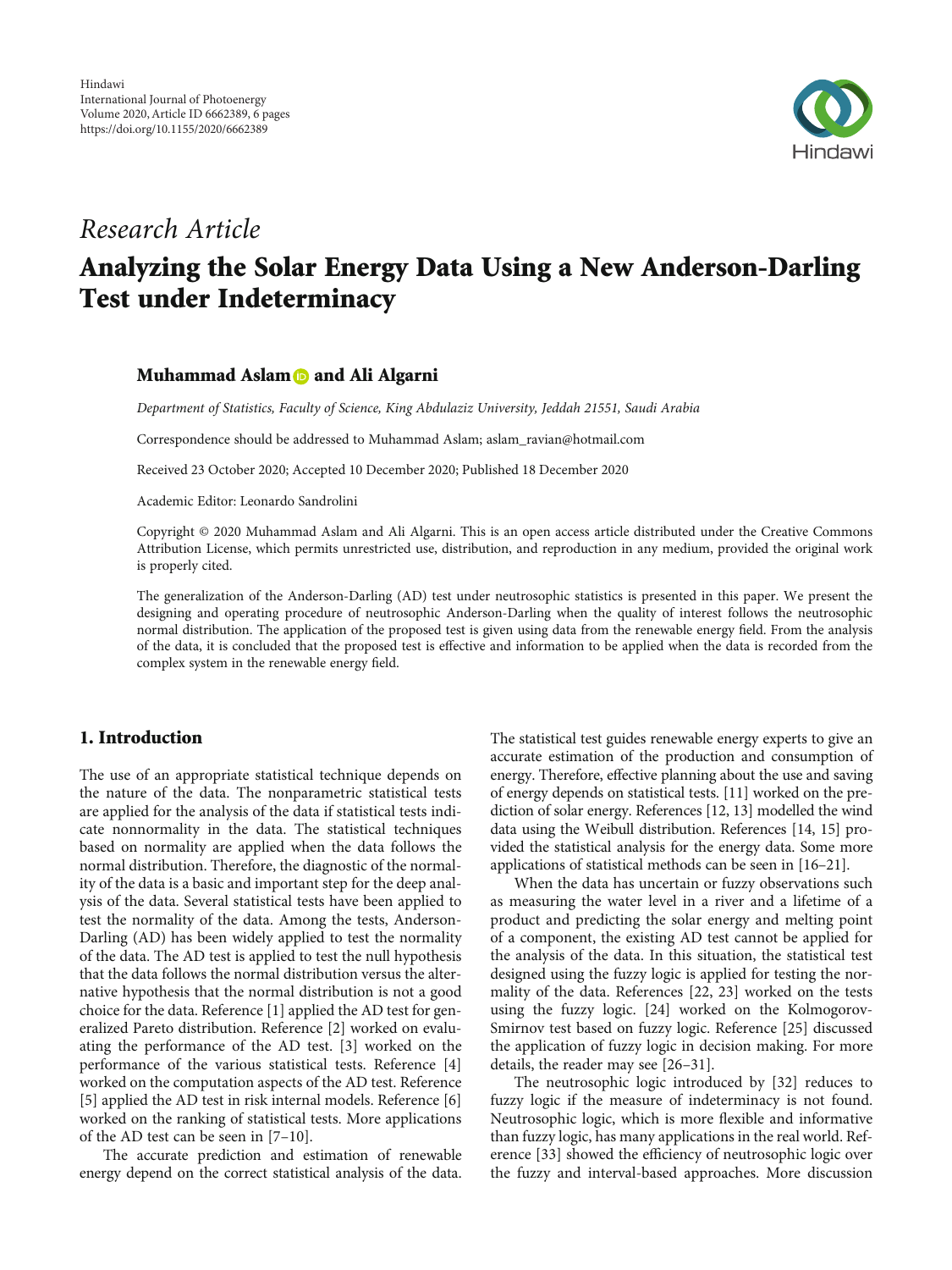about the neutrosophic logic can be read in [\[34](#page-4-0)–[45\]](#page-5-0). The neutrosophic statistics which is worked on the neutrosophic logic is introduced by [[46\]](#page-5-0). This is the branch of statistics which deals with the analysis of the data having the neutrosophic numbers. References [[47](#page-5-0), [48\]](#page-5-0) introduced the analysis based on neutrosophic numbers. Classical statistics is a special case of neutrosophic statistics when no uncertainty is found in the data. The neutrosophic statistics gives information about the measure of indeterminacy that classical statistics do not provide. Reference [\[49\]](#page-5-0) introduced quality control under neutrosophic statistics. References [[50](#page-5-0), [51\]](#page-5-0) introduced statistical tests of normality under neutrosophic statistics. For more applications, the reader may read [[52](#page-5-0), [53\]](#page-5-0).

A rich literature of the AD test under classical statistics and fuzzy approach is available in the literature. The existing AD tests are unable to provide the measure of indeterminacy under an uncertain environment. Reference [\[54\]](#page-5-0) developed the goodness of fit test under neutrosophic statistics for nonnormal data. By exploring the literature and best of our knowledge, no AD test is found for testing the normality of normal data under neutrosophic statistics. In this paper, we will introduce the neutrosophic Anderson-Darling (NAD) test. We will introduce the test statistics of the proposed test under neutrosophic statistics. The necessary steps are given to apply the proposed test under an uncertain environment. We will discuss the efficiency of the proposed NAD test using data from renewable energy. From the comparison, it is expected that the proposed NAD test will perform better than the existing AD test under classical statistics in terms of the measure of indeterminacy. Further, it is expected that the proposed test will be more informative, effective, and adequate than the existing test under classical statistics.

#### 2. Preliminaries

The neutrosophic logic consists of three measures known as the measure of truth, say *T*; the measure of false, say *F*; and the measure of indeterminacy, say  $I_N$ . The neutrosophic logic is a generalization of fuzzy logic. Let  $a_{iN}$  and  $b_{iN}I_N$ ;  $I_N \epsilon I_L$ ,  $I_U$  be the determined part and indeterminate part of the neutrosophic variable  $X_{iN} = a_{iN} + b_{iN}I_N$ ;  $I_N \epsilon[I_L, I_U]$ , where  $I_N \epsilon [I_L, I_U]$  denotes the indeterminate interval. Suppose that  $n_N \epsilon[n_L, n_U]$  be a neutrosophic sample size and  $\bar{a}_N = 1/n_N$  $\sum_{i=1}^{n_N} a_i$  and  $\bar{b}_N = 1/n_N \sum_{i=1}^{n_N} b_i$  are means of determinate and indeterminate parts, respectively. The neutrosophic standard deviation (NSD) by following [\[47](#page-5-0), [48\]](#page-5-0) is given as

$$
s_N = \sqrt{\frac{1}{n_N} \sum_{i=1}^{n_N} (X_{iN} - \bar{X}_N)^2},
$$
 (1)

where

$$
\sum_{i=1}^{n_N} (X_{iN} - \bar{X}_N)^2 = \sum_{i=1}^{n_N} \left[ \min \left( \frac{(a_i + b_j I_L)(\bar{a} + \bar{b}I_L), (a_j + b_j I_L)(\bar{a} + \bar{b}I_U)}{(a_j + b_j I_U)(\bar{a} + \bar{b}I_L), (a_j + b_j I_U)(\bar{a} + \bar{b}I_U)} \right) \right], \quad I_N \in [I_L, I_U],
$$
\n
$$
\max \left( \frac{(a_j + b_j I_L)(\bar{a} + \bar{b}I_L), (a_j + b_j I_L)(\bar{a} + \bar{b}I_U)}{(a_j + b_j I_U)(\bar{a} + \bar{b}I_L), (a_j + b_j I_U)(\bar{a} + \bar{b}I_U)} \right].
$$
\n(2)

where  $\bar{X}_N = \bar{a}_N + \bar{b}_N I_N$ ,  $I_N \epsilon [I_L, I_U]$ .

## 3. Proposed Test

The Anderson-Darling (AD) test under classical statistics is applied to test the normality of the data having determined values. We propose neutrosophic Anderson-Darling (NAD) for testing the normality of the imprecise and indeterminate data. The null hypothesis  $H_{0N}$  is that the given neutrosophic data follows the neutrosophic normal distribution versus the alternative hypothesis  $H_{1N}$  that the neutrosophic normal distribution is not suitable. The normality test will lead the energy expert either to use statistical analysis based on the

normal distribution or not. The operational process of the proposed NAD is stated as follows.

Step 1. Select a random sample  $n_N \epsilon [n_L, n_U]$ . Compute the neutrosophic averages of determined and indeterminate parts of the data as  $\overline{a}_N = 1/n_N \sum_{i=1}^{n_N} a_i$  and  $\overline{b}_N = 1/n_N \sum_{i=1}^{n_N} b_i$ .

Step 2. Compute the neutrosophic average of a neutrosophic random variable as  $\bar{X}_N = \bar{a}_N + \bar{b}_N I_N$ ;  $I_N \epsilon [I_L, I_U]$ .

Step 3. Compute the neutrosophic standard deviation is as follows:  $s_N = \sqrt{1/n_N \sum_{i=1}^{n_N} (X_{iN} - \bar{X}_N)^2}$ , where  $\sum_{i=1}^{n_N}$  $(X_{iN} - \bar{X}_N)^2$  is given as

$$
\sum_{i=1}^{n_N} (X_{iN} - \bar{X}_N)^2 = \begin{bmatrix} \min\left( (a_i - \bar{a}_N)^2, \left( (a_i - \bar{a})((a_i - \bar{a}_N) + 1 \times (b_i - \bar{b}_N)), (a_i - \bar{a}_N) + 1 \times (b_i - \bar{b}_N)^2 \right) \right) \\ \max\left( (a_i - \bar{a}_N)^2, \left( (a_i - \bar{a}_N)((a_i - \bar{a}_N) + 1 \times (b_i - \bar{b}_N)), (a_i - \bar{a}_N) + 1 \times (b_i - \bar{b}_N)^2 \right) \right) \end{bmatrix} .
$$
 (3)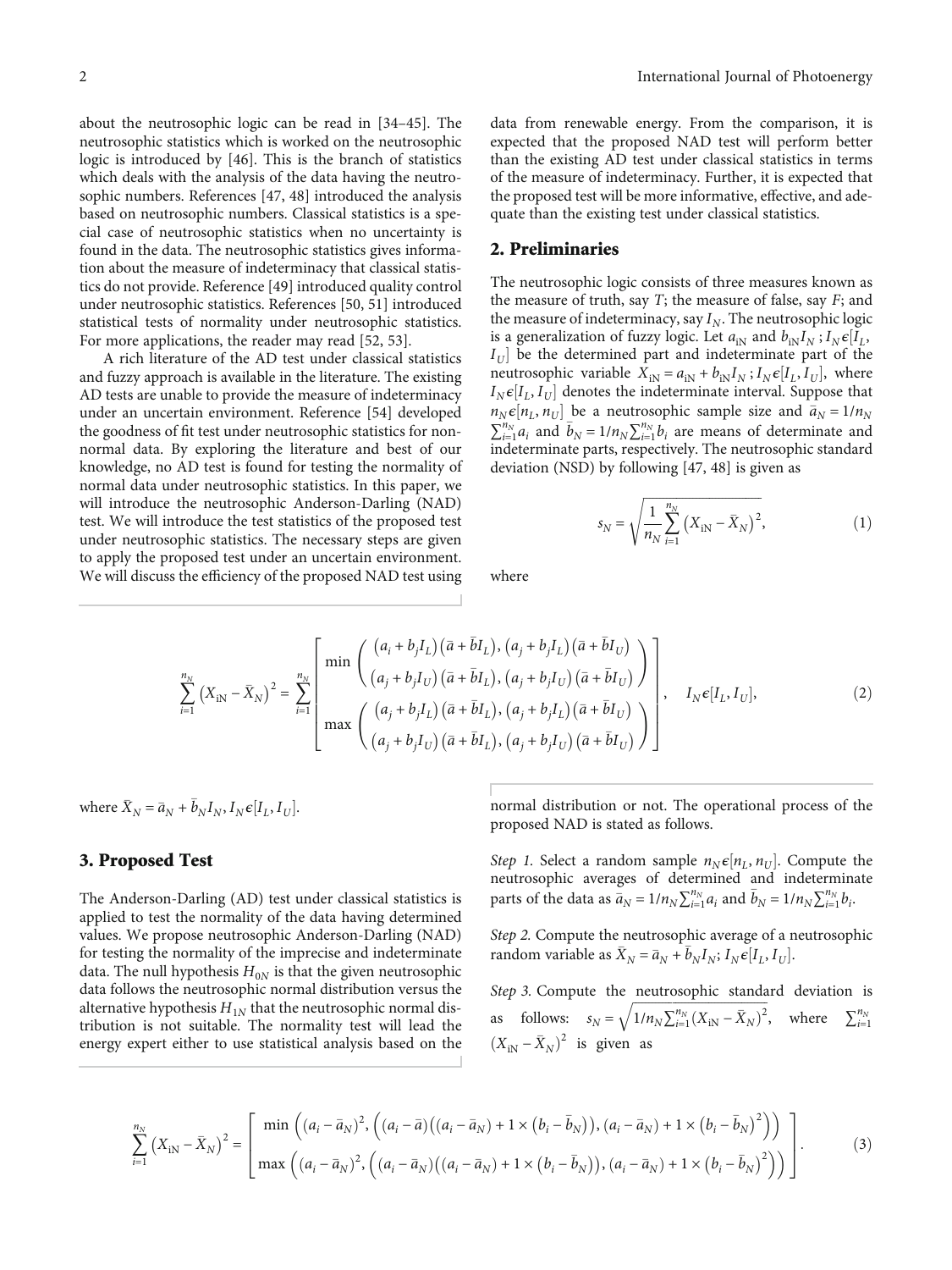TABLE 1: The solar data.

| М            |                                              | WD.       | WS.        | DHI        | DNI                                                                                                                                                                                                                | <b>GHI</b> | <b>PWS</b>  | RH           | P                                          | ND-GHI       |
|--------------|----------------------------------------------|-----------|------------|------------|--------------------------------------------------------------------------------------------------------------------------------------------------------------------------------------------------------------------|------------|-------------|--------------|--------------------------------------------|--------------|
| $\mathbf{1}$ | [14.2, 15.9]                                 | [9, 111]  | [2.5, 3.5] |            | $[2030, 2311]$ $[1127, 3648]$ $[2863, 3972]$                                                                                                                                                                       |            | [6.9, 9.9]  | [41.5, 62.1] | [941, 945.1]                               | [2863, 4251] |
| 2            | [17, 18.3]                                   | [96, 144] |            |            | $[2.3, 3.4]$ $[1423, 2274]$ $[3676, 6170]$ $[4519, 5051]$                                                                                                                                                          |            | [6.9, 10.4] | [48.7, 54.6] | [934, 940.1]                               | [4746, 5051] |
| 3            | [21.1, 24.1]                                 | [53, 124] |            |            | $[2.1, 3.6]$ $[1447, 3350]$ $[1680, 7773]$ $[4573, 6365]$                                                                                                                                                          |            | [7.2, 9.6]  |              | $[25.8, 35.5]$ [938.6, 940.4]              | [3873, 5802] |
| 4            | [20.1, 24.8]                                 |           |            |            | $\begin{bmatrix} 118, 354 \end{bmatrix}$ $\begin{bmatrix} 3.7, 4.1 \end{bmatrix}$ $\begin{bmatrix} 3643, 3697 \end{bmatrix}$ $\begin{bmatrix} 1330, 4028 \end{bmatrix}$ $\begin{bmatrix} 4741, 6859 \end{bmatrix}$ |            | [9.9, 15.7] |              | $[22.2, 45.7]$ [931.2, 935.3]              | [4741, 7099] |
| 5            | [30.9, 33.3]                                 | [28, 198] |            |            | $[2.6, 4.2]$ $[4079, 4302]$ $[2334, 3380]$ $[6122, 6791]$ $[9.1, 16]$                                                                                                                                              |            |             | [20.2, 29.7] | [932.8, 935]                               | [4653, 6703] |
| 6            | [34.5, 34.9]                                 |           |            |            | $[337, 341]$ $[4.5, 5.6]$ $[3552, 4842]$ $[2894, 5389]$ $[7098, 8121]$                                                                                                                                             |            | [14.7, 16]  | [7.9, 9.5]   | [933.6, 934.4]                             | [7098, 7864] |
| 7            | [36.7, 38]                                   |           |            |            | $[314, 339]$ $[2.8, 4.1]$ $[1955, 2845]$ $[6228, 8217]$ $[7894, 8151]$ $[11.7, 17.3]$                                                                                                                              |            |             | [8.1, 10.3]  | $[927.7, 928.8]$ $[6921, 7894]$            |              |
| 8            | [35.6, 36.4]                                 |           |            |            | $[315, 316]$ $[2.6, 3.9]$ $[2137, 3046]$ $[5581, 7726]$ $[7523, 7961]$ $[10.1, 13.1]$                                                                                                                              |            |             | [9.1, 9.3]   | $[928.2, 928.8]$ [7104, 7798]              |              |
| 9            | [38.6, 39.2]                                 | [86, 285] |            |            | $[2.1, 2.5]$ $[2416, 3337]$ $[3657, 5107]$ $[6175, 6362]$                                                                                                                                                          |            | [7.7, 9.9]  | [9.4, 14.9]  | $[931.5, 933.2]$ $[6175, 7010]$            |              |
| 10           | $\vert 31.5, 32.5 \vert$                     | [62, 107] | [2, 3.1]   |            | $[1409, 1793]$ $[6540, 7888]$ $[6105, 6586]$                                                                                                                                                                       |            | [7.2, 9.3]  | [13.1, 18]   | $[934.5, 937.2]$ [6105, 6416]              |              |
|              | $11$ [26.7, 28.8] [123, 187]                 |           |            |            | $[2.6, 3.6]$ $[1176, 1705]$ $[5548, 7005]$ $[5019, 5286]$                                                                                                                                                          |            | [8.3, 10.4] |              | $[25.6, 28.3]$ [937.5, 939.3] [3596, 5114] |              |
|              | $[12 \t[19.5, 21.9] \t[240, 332] \t[2, 2.3]$ |           |            | [776, 941] | $[7040, 7768]$ $[4641, 4747]$                                                                                                                                                                                      |            | [6.4, 8.8]  | [35, 49.9]   | $[941.1, 945.7]$ $[4641, 4747]$            |              |

Step 4. Compute the cumulative probabilities using the following transformation:

$$
F_0(Z_N) = \Phi_N\left(\frac{X_N - \bar{X}_N}{s_N}\right), \quad I_N \epsilon[I_L, I_U], \tag{4}
$$

where  $\Phi_N(x_N)$  denotes the neutrosophic cumulative distribution function.

Step 5. Compute NAD using the following functional form:

NAD = 
$$
\sum_{i=1}^{n_N} \frac{1 - 2i}{n_N} \left\{ \ln \left( F_0 \left[ Z_{N(i)} \right] \right) + \ln \left( 1 - F_0 \left[ Z_{N(n_N + 1 - i)} \right] \right) \right\} - n_N, \quad n_N \in [n_L, n_U].
$$
 (5)

Step 6. Compute the critical value (CV) as follows:

$$
CV = \frac{0.752}{\left(1 + 0.75/n_N + 2.25/n_N^2\right)}, \quad n_N \epsilon[n_L, n_U].
$$
 (6)

Step 7. The null hypothesis  $H_{0N}$  will be accepted if NAD < CV.

#### 4. Application of NAD Test

The application of the proposed NAD test is given with the help of solar data recorded from Riyadh satiation, Saudi Arabia. The data is taken from [\[11\]](#page-4-0). According to [\[11](#page-4-0)], "in order to predict solar radiation, the system will use historical observed data: the data of ten variables including temperature (*T*), average wind direction at 3 m (degree from the north), average wind speed at 3 m (m/s), Diffuse Horizontal Irradiance (DHI) (Wh/m<sup>2</sup>), Direct Normal Irradiance (DNI) (Wh/m<sup>2</sup>), Global Horizontal Irradiance (GHI) of the current day ( $Wh/m^2$ ), peak wind speed at 3 m (m/s), relative humidity (percent), station pressure (mB (hPa equivalent)), and next-day GHI (Wh/m<sup>2</sup>) (model output)." The data is reported in Table 1. From Table 1, it can be seen that the solar data has neutrosophy. Therefore, the analysis of the data using the AD test under classical statistics may mislead the experimenters. In this situation, the use of the proposed NAD test will be quite effective and informative. The proposed NAD test on this data for variable *T* is implemented as follows.

Step 1. Select a random sample  $n_N \epsilon$ [12, 12]. Compute the neutrosophic averages of determined and indeterminate parts of the data as  $\bar{a}_N = 1/n_N \sum_{i=1}^{n_N} a_i = (14.2 + \dots + 19.5)/12 =$ 27.2 and  $\bar{b}_N = 1/n_N \sum_{i=1}^{n_N} b_i = (15.9 + \dots + 21.9)/12 = 29.008$ .

Step 2. Compute the neutrosophic average of a neutrosophic random variable as  $\bar{X}_N = 27.2 + 29.008I_N$ ,  $I_N \epsilon [0, 1]$ .

Step 3. Compute the neutrosophic standard deviation as follows:

$$
s_N = \sqrt{\frac{1}{n_N} \sum_{i=1}^{n_N} (X_{iN} - \bar{X}_N)^2} = s_N \epsilon [5.7606, 11.0750],
$$
 (7)

where  $\sum_{i=1}^{n_N} (X_{iN} - \bar{X}_N)^2$  is given as

$$
\sum_{i=1}^{n_N} (X_{iN} - \bar{X}_N)^2 = \sum_{i=1}^{n_N} \left[ \frac{\min\left( (a_i - \bar{a}_N)^2, \left( (a_i - \bar{a})( (a_i - \bar{a}_N) + 1 \times (b_i - \bar{b}_N)), (a_i - \bar{a}_N) + 1 \times (b_i - \bar{b}_N)^2 \right) \right)}{\max\left( (a_i - \bar{a}_N)^2, \left( (a_i - \bar{a}_N)((a_i - \bar{a}_N) + 1 \times (b_i - \bar{b}_N)), (a_i - \bar{a}_N) + 1 \times (b_i - \bar{b}_N)^2 \right) \right) \right].
$$
 (8)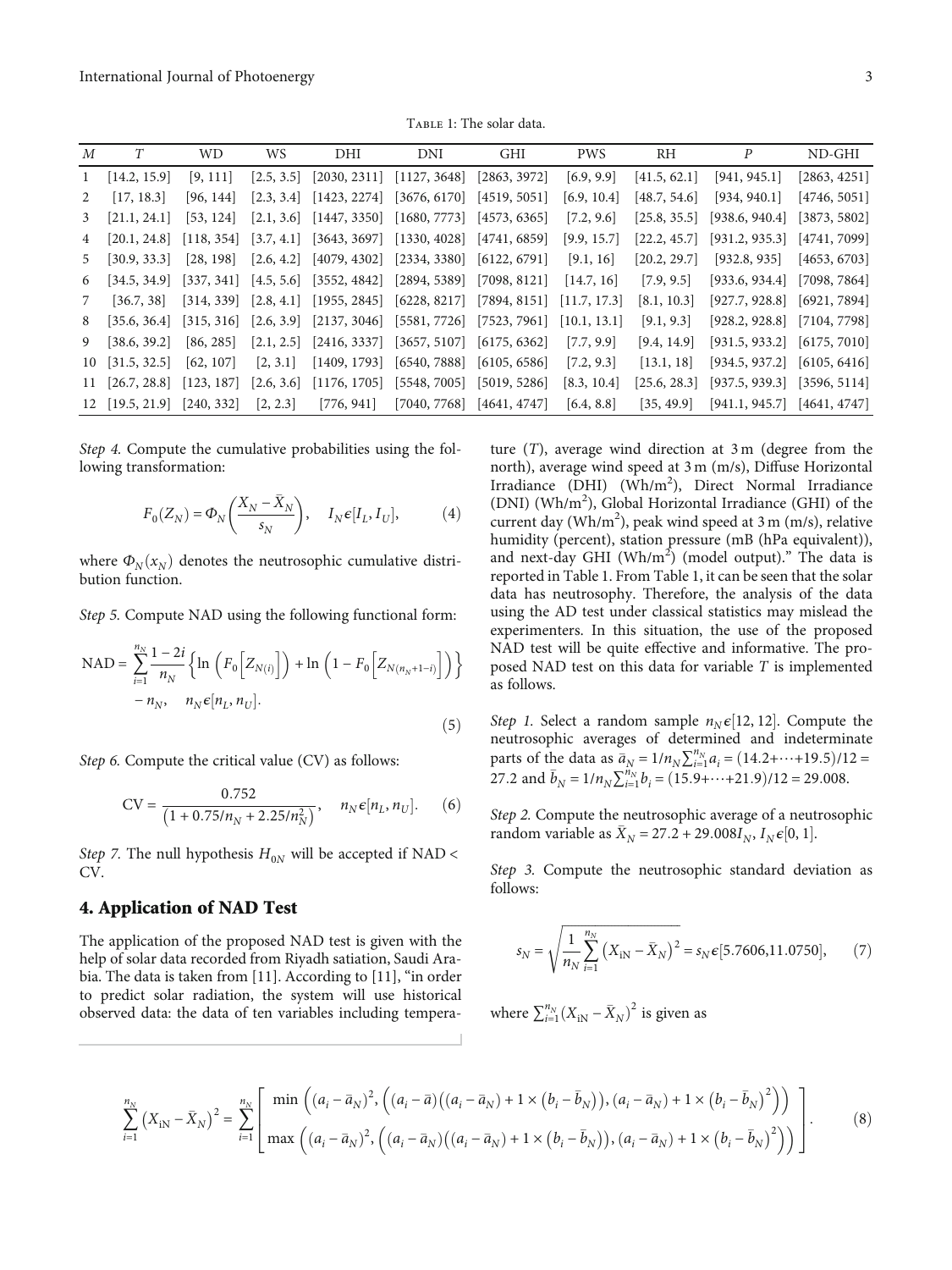<span id="page-3-0"></span>Step 4. Compute the cumulative probabilities using the following transformation:

$$
F_0(Z_N) = \Phi_N \left( \frac{X_N - \bar{X}_N}{s_N} \right)
$$
  
=  $\Phi_N \left( \frac{[14.2, 15.9] - [27.2, 56.20]}{[5.7606, 11.0750]} \right), \dots,$   
 $\Phi_N \left( \frac{[19.5, 21.9] - [27.2, 56.20]}{[5.7606, 11.0750]} \right), \quad I_N \epsilon [0, 1].$  (9)

Step 5. Compute NAD using the following functional form:

NAD = 
$$
\sum_{i=1}^{n_N} \frac{1 - 2i}{n_N} \left\{ \ln \left( F_0 \left[ Z_{N(i)} \right] \right) + \ln \left( 1 - F_0 \left[ Z_{N(n_N + 1 - i)} \right] \right) \right\} - n_N = \text{NAD} \epsilon [1.79, 49.26].
$$
 (10)

Step 6. Compute the critical value (CV) as follows:

$$
CV = \frac{0.752}{\left(1 + 0.75/n_N + 2.25/n_N^2\right)} = 0.6975. \tag{11}
$$

Step 7. The null hypothesis  $H_{0N}$  will be rejected as  $NAD > CV$ . From the proposed NAD test, it is concluded that the variable temperature does not follow the normal distribution.

#### 5. Comparative Study

As mentioned earlier, the proposed NAD test under neutrosophic statistics is the generalization of the AD test under classical statistics. The proposed NAD test reduces to an AD test under classical statistics if uncertainty does not exist. The indeterminate value of the NAD statistic is  $NAD \epsilon$ <sup>[1.79]</sup> , 49.26]. The neutrosophic form of NAD can be written as  $NAD = AD + 49.26I_N$ ,  $I_N \epsilon [0, 0.9636]$ , where  $AD = 1.79$ shows the values of the AD test under classical statistics. The part  $49.26I_N$  shows the indeterminate part of the neutrosophic test. The proposed NAD test becomes the same as the AD test when  $I_L = 0$ . From the study, it can be noted that the proposed test has the values in indeterminacy interval. It means, under uncertainty, that the NAD test can take the values between 1.79 and 49.26. On the other hand, the existing AD test under classical statistics provides the determined value of the statistics. Therefore, the proposed test is more flexible than the existing test under uncertainty. In a neutrosophic analysis, the total probability can be more than one due to uncertainty which is called paraconsistent probability (see [\[46\]](#page-5-0)). In addition, the proposed test provides the probability of indeterminacy that is 0.9636. The proposed NAD test can be interpreted as follows: under an indeterminate environment, the null hypothesis that the solar data follows the normal distribution will be accepted with the probability 0.95 and rejected with the probability 0.05, and the probability of indeterminacy is 0.9636. By comparing both tests, it can be seen that for the proposed, the sum of the probabilities is

larger than 1 while in the existing test, the sum of probabilities is always equal to one. In addition, the proposed test provides information about the measure of indeterminacy while the existing test does not provide such information. The proposed test results in indeterminate intervals; therefore, the theory of the proposed test is the same as in [[48](#page-5-0)]. From this comparison, it is concluded that the proposed test is quite informative, effective, and flexible to be applied for the renewable energy data as compared to the existing test under classical statistics.

#### 6. Concluding Remarks

The existing AD test cannot be applied for testing the normality of the data in intervals, having neutrosophy and uncertainty. The generalization of the Anderson-Darling (AD) test under neutrosophic statistics that can be used to test the normality of such data was presented in this paper. We presented the designing and operational procedure of neutrosophic Anderson-Darling when the quality of interest followed the neutrosophic normal distribution. The application of the proposed test was given using data from the renewable energy field. From the analysis of the data, it was concluded that the proposed test is effective and information to be applied when the data is recorded from the complex system in the renewable energy field. The proposed test provides the results in indeterminate intervals that are required in dealing with the problem under uncertainty. We recommend that the renewable energy experts should apply the proposed test under an indeterminate environment. The proposed test for nonnormal distribution can be considered future research. Developing software to run the proposed test is also a fruitful area of future research. The application of the proposed test for big data can be considered future research.

#### Data Availability

The data is given in the paper.

#### Conflicts of Interest

The authors declare no conflict of interest regarding this paper.

#### Acknowledgments

This article was supported by the Deanship of Scientific Research (DSR), King Abdulaziz University, Jeddah, under grant No. 130-163-D1441. The authors, therefore, gratefully acknowledge the DSR technical and financial support.

#### References

- [1] M. Arshad, M. T. Rasool, and M. I. Ahmad, "Anderson Darling and modified Anderson Darling tests for generalized Pareto distribution," Journal of Applied Sciences, vol. 3, no. 2, pp. 85–88, 2003.
- [2] G. Marsaglia and J. Marsaglia, "Evaluating the Andersondarling distribution," Journal of Statistical Software, vol. 9, no. 2, pp. 1–5, 2004.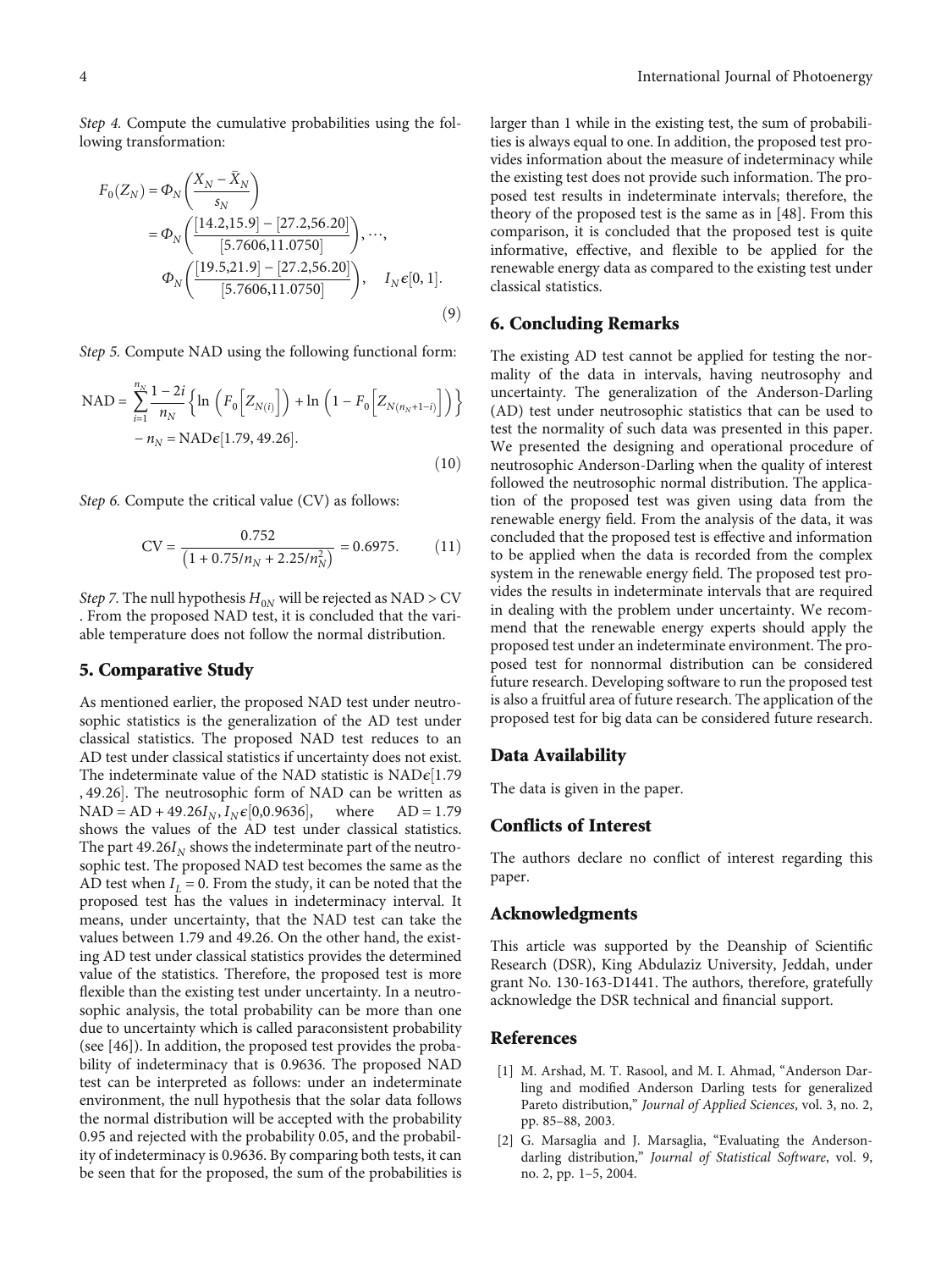- <span id="page-4-0"></span>[3] N. M. Razali and Y. B. Wah, "Power comparisons of Shapiro-Wilk, Kolmogorov-Smirnov, Lilliefors and Anderson-Darling tests," Journal of statistical modeling and analytics, vol. 2, no. 1, pp. 21–33, 2011.
- [4] L. Jäntschi and S. D. Bolboacă, "Computation of probability associated with Anderson-Darling statistic," Mathematics, vol. 6, no. 6, p. 88, 2018.
- [5] M. Formenti, L. Spadafora, M. Terraneo, and F. Ramponi, "The efficiency of the Anderson–Darling test with a limited sample size: an application to backtesting counterparty credit risk internal models," Journal of Risk, vol. 21, no. 6, pp. 69– 100, 2019.
- [6] T. U. Islam, "Ranking of normality tests: an appraisal through skewed alternative space," Symmetry, vol. 11, no. 7, p. 872, 2019.
- [7] M. Rahman, L. M. Pearson, and H. C. Heien, "A modified Anderson-Darling test for uniformity," Bulletin of the Malaysian Mathematical Sciences Society, vol. 29, pp. 11– 16, 2006.
- [8] T. W. Anderson, "Anderson-Darling tests of goodness-of-fit," International Encyclopedia of Statistical Science, vol. 1, pp. 52– 54, 2011.
- [9] Y. Li, Y. Wei, B. Li, and G. Alterovitz, "Modified Anderson-Darling test-based target detector in non-homogenous environments," Sensors, vol. 14, no. 9, pp. 16046–16061, 2014.
- [10] D. K. Wijekularathna, A. B. Manage, and S. M. Scariano, "Power analysis of several normality tests: a Monte Carlo simulation study," Communications in Statistics-Simulation and Computation, pp. 1–17, 2019.
- [11] M. Almaraashi, "Short-term prediction of solar energy in Saudi Arabia using automated-design fuzzy logic systems," PloS one, vol. 12, no. 8, p. e0182429, 2017.
- [12] A. Chauhan and R. Saini, "Statistical analysis of wind speed data using Weibull distribution parameters," in 2014 1st International Conference on Non Conventional Energy (ICONCE 2014), pp. 160–163, Kalyani, India, 2014.
- [13] K. Azad, M. Rasul, P. Halder, and J. Sutariya, "Assessment of wind energy prospect by Weibull distribution for prospective wind sites in Australia," Energy Procedia, vol. 160, pp. 348– 355, 2019.
- [14] D. Mohammed, A. S. M. Abdelaziz, E. Mohammed, and E. Elmostapha, "Analysis of Wind speed data and wind energy potential using Weibull distribution in Zagora, Morocco," International Journal of Renewable Energy Development, vol. 8, no. 3, pp. 267–273, 2019.
- [15] H. Bidaoui, I. El Abbassi, A. El Bouardi, and A. Darcherif, "Wind speed data analysis using Weibull and Rayleigh distribution functions, case study: five cities northern Morocco," Procedia Manufacturing, vol. 32, pp. 786–793, 2019.
- [16] F. H. Mahmood, A. K. Resen, and A. B. Khamees, "Wind characteristic analysis based on Weibull distribution of Al-Salman site, Iraq," Energy Reports, vol. 6, Supplement 3, pp. 79–87, 2020.
- [17] Y. Min, Y. Chen, and H. Yang, "A statistical modeling approach on the performance prediction of indirect evaporative cooling energy recovery systems," Applied Energy, vol. 255, article 113832, 2019.
- [18] E. K. Akpinar and S. Akpinar, "A statistical analysis of wind speed data used in installation of wind energy conversion systems," Energy Conversion and Management, vol. 46, no. 4, pp. 515–532, 2005.
- [19] Y. Zhao, P. Liu, Z. Wang, L. Zhang, and J. Hong, "Fault and defect diagnosis of battery for electric vehicles based on big data analysis methods," Applied Energy, vol. 207, pp. 354– 362, 2017.
- [20] V. Katinas, G. Gecevicius, and M. Marciukaitis, "An investigation of wind power density distribution at location with low and high wind speeds using statistical model," Applied Energy, vol. 218, pp. 442–451, 2018.
- [21] M. Vogt, F. Marten, and M. Braun, "A survey and statistical analysis of smart grid co-simulations," Applied Energy, vol. 222, pp. 67–78, 2018.
- [22] P. Grzegorzewski and H. Szymanowski, "Goodness-of-fit tests for fuzzy data," Information Sciences, vol. 288, pp. 374–386, 2014.
- [23] H. A. Noughabi and M. Akbari, "Testing normality based on fuzzy data," International Journal of Intelligent Technologies & Applied Statistics, vol. 9, no. 1, pp. 37–52, 2016.
- [24] F. Momeni, B. S. Gildeh, and G. Hesamian, "Kolmogorov-Smirnov two-sample test in fuzzy environment," Journal of Hyperstructures, vol. 6, no. 2, 2018.
- [25] L. Wang and N. Li, "Pythagorean fuzzy interaction power Bonferroni mean aggregation operators in multiple attribute decision making," International Journal of Intelligent Systems, vol. 35, pp. 150–183, 2019.
- [26] B. Van Cutsem and I. Gath, "Detection of outliers and robust estimation using fuzzy clustering," Computational Statistics & Data Analysis, vol. 15, no. 1, pp. 47–61, 1993.
- [27] M. Montenegro, "Two-sample hypothesis tests of means of a fuzzy random variable," Information Sciences, vol. 133, no. 1- 2, pp. 89–100, 2001.
- [28] V. Mohanty and P. AnnanNaidu, "Fraud detection using outlier analysis: a survey," International Journal of Engineering Sciences and Research Technology, vol. 2, no. 6, 2013.
- [29] Y. M. Moradnezhadi, "Determination of a some simple methods for outlier detection in maximum daily rainfall (case study: Baliglichay Watershed Basin–Ardebil Province–Iran)," Bulletin of Environment, Pharmacology and Life Sciences, vol. 3, no. 3, pp. 110–117, 2014.
- [30] C. Moewes, R. Mikut, and R. Kruse, "Fuzzy Control," in Springer Handbook of Computational Intelligence, pp. 269– 283, Springer, 2015.
- [31] Y. Choi, H. Lee, and Z. Irani, "Big data-driven fuzzy cognitive map for prioritising IT service procurement in the public sector," Annals of Operations Research, vol. 270, no. 1-2, pp. 75–104, 2018.
- [32] F. Smarandache, Neutrosophy. neutrosophic probability, set, and logic, ProQuest information & learning, vol. 105, 1998Ann Arbor, Michigan, USA, 1998.
- [33] F. Smarandache and H. E. Khalid, Neutrosophic Precalculus and Neutrosophic Calculus: Infinite Study, Europanova Asbl, Bruxelles, Belgium, 2015.
- [34] I. Hanafy, A. Salama, and M. Mahfouz, "Correlation Coefficients of Neutrosophic Sets by Centroid Method: Infinite Study," International Journal of Probability and Statistics, vol. 2, no. 1, pp. 9–12, 2013.
- [35] S. Broumi and F. Smarandache, "Correlation coefficient of interval neutrosophic set," Applied Mechanics and Materials, vol. 436, pp. 511–517, 2013.
- [36] Y. Guo and A. Sengur, "NCM: neutrosophic c-means clustering algorithm," Pattern Recognition, vol. 48, no. 8, pp. 2710– 2724, 2015.